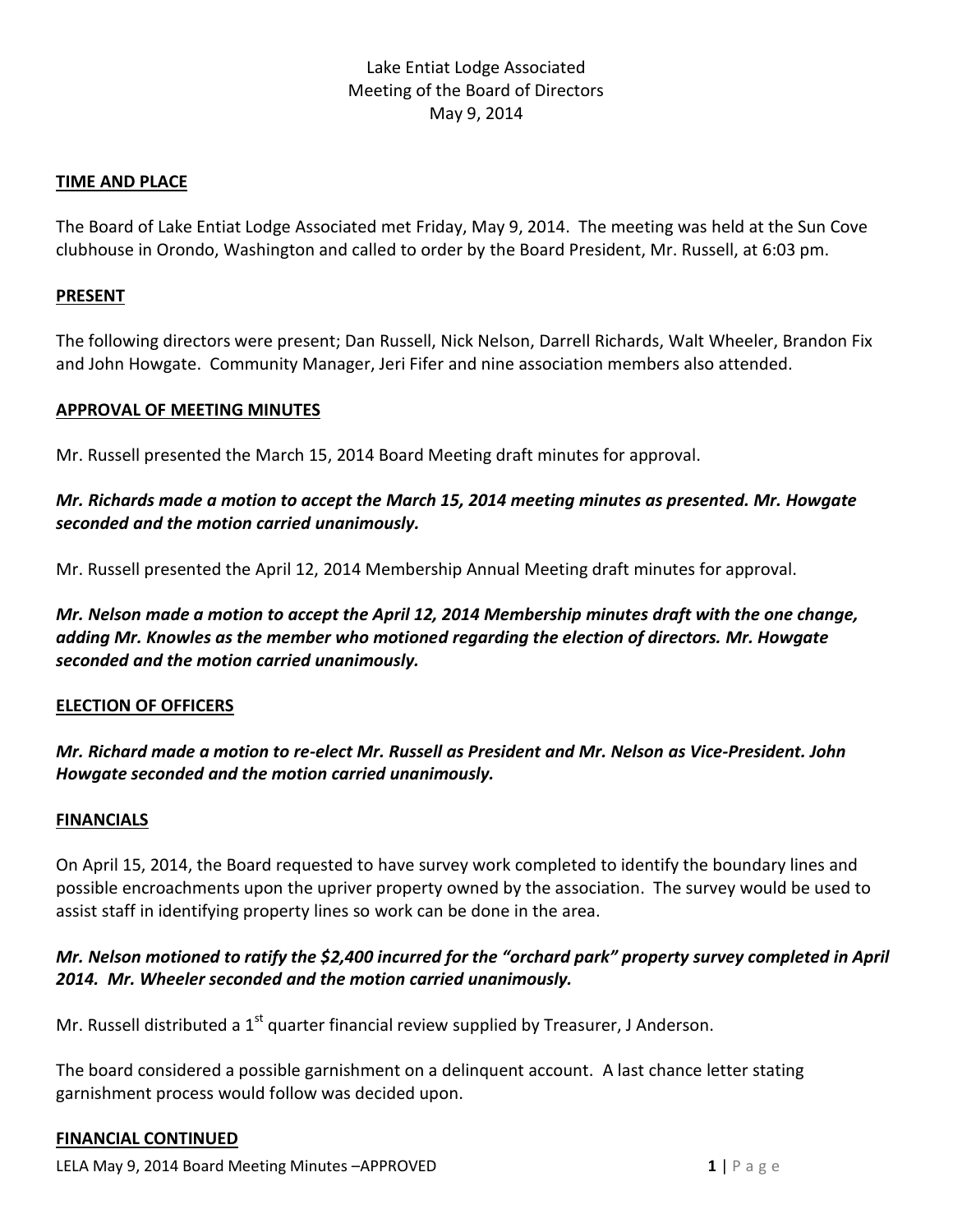The board reviewed collection policy examples, regarding water shut off procedures concerning delinquent accounts, from local water districts and regulations from the Department of Health. The consensus was for staff to provide a redline Collection Policy, with the new verbiage, for review and consideration.

Mr. Russell reported the Capital Reserve project work currently underway and planned for 2014. He noted that the new office remodel had uncovered additional work that needed to be done and that there would be cost overruns on the project. Further analysis was requested to determine how and when to fund.

Mr. Nelson shared that after meeting with Mitchell Paving, the costs for the additional paving requested by membership vote would increase the costs from \$60,000 to \$81,000 which includes tax. The amount proposed at the membership meeting in April was for widening the roadway to 16' and only a portion of the launch parking area. As approved at the annual meeting, the road will now be paved 18' wide and the launch parking roadway was will also be extended.

## **OLD BUSINESS**

## **Association Attorney Review**

Mr. Russell supplied a report regarding recent communication with the association attorney. The attorney recommended that the word "safe" be removed from the association Mission Statement. The board approved this change.

Discussion took place in regards to an encroachment issue. Further clarification will be was requested from our attorney.

## **Water Meters**

Mr. Nelson shared information about MasterMeter brand meters and the radio reading equipment. Mr. Fix will help in researching the laptop included in the meter reading equipment. A suggestion was made to purchase an additional 20 meters, to take advantage of the multi- purchase discount price as well as to prepare for future growth. Ms. Fifer shared that Sensus brand meters have a 20 year warranty vs. the 10 year with MasterMeter but that additional research will need to be done to insure the quality of the company and equipment.

Another option for meter reading equipment is "fixed based". This system eliminates the need for staff to drive by meters to get a reading. This system would add a minimum of \$100,000 to the cost and the decision was to remain researching radio read equipment at this time but to ensure that the radio read system could be upgraded to "fixed based" reading system in the future if so desired. The meters will be installed this fall.

## **Phase 1 Trail Mitigation**

Discussion took place into the planned mitigation planting required to finalize the current trail.

# *Mr. Nelson motioned to approve \$12,800 for the required mitigation planting for Phase 1 of the Trail system. Mr. Fix seconded and the motion carried unanimously.*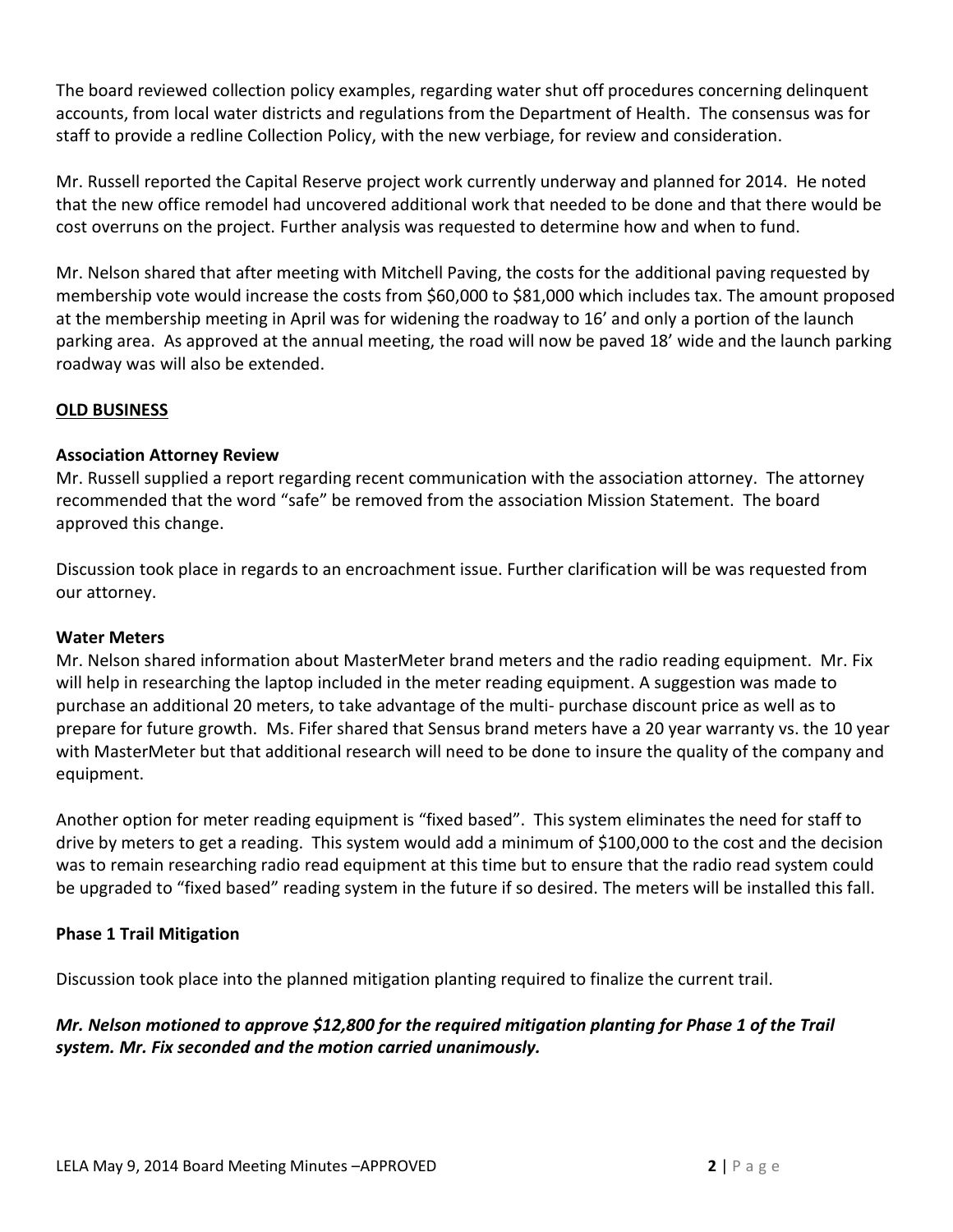## **NEW BUSINESS**

#### **Member Survey**

It was noted that the 2014 Member Survey results have been posted on the website. The Board members have received the comments and an AdHoc Committee was formed to categorize ideas and provide an action plan for the Board to review in regards to answering comments and to develop an initial long range plan to submit for further planning. Mr. Zeller will chair the committee and the members will include; Mr. Fix, Mr. Howgate and Mr. Russell.

#### **2014 Board meeting dates**

The Board plan to meet the 2<sup>nd</sup> Friday of each month. The meetings will be: June 13, July 11, August 8, September 12, October 10 and November 14.

## **Committee participants**

New committee chairs were assigned with Mr. Fix added to rules and bylaws and Mr. Howgate assigned chair the social committee.

## **COMMITTEE UPDATES**

#### **Rules/Bylaws**

- New ATV laws- The Rules committee will meet to discuss the new law and provide a recommendation to the board.
- Holiday Security provided by the Sheriff Department was discussed. The current association insurance provider has notified the association that our policy does not allow the hiring of armed police officers. Staff will research private security companies and request additional Sheriff Department patrols.

#### **Facilities/Maintenance**

- Paving projects- Mr. Nelson shared that the boat launch paving projects will be postponed until the 1<sup>st</sup> week of June.
- Recycle Trailer- The board consensus was to sell the recycle trailer for approximately \$8,000 as the Waste Management single sort Recycle program is proving to be great benefit to the members.

#### **Communications**

ENewsletters- Mr. Fix shared that newsletters will be sent monthly, following Board meetings.

Surveillance equipment- Mr. Fix provided a proposal for replacement equipment with estimated costs and benefits. The new equipment would offer better quality, wider view, and provide real time monitoring.

#### **Social**

The Community Yard Sale is on Saturday May 24<sup>th</sup> from 9am-4pm.